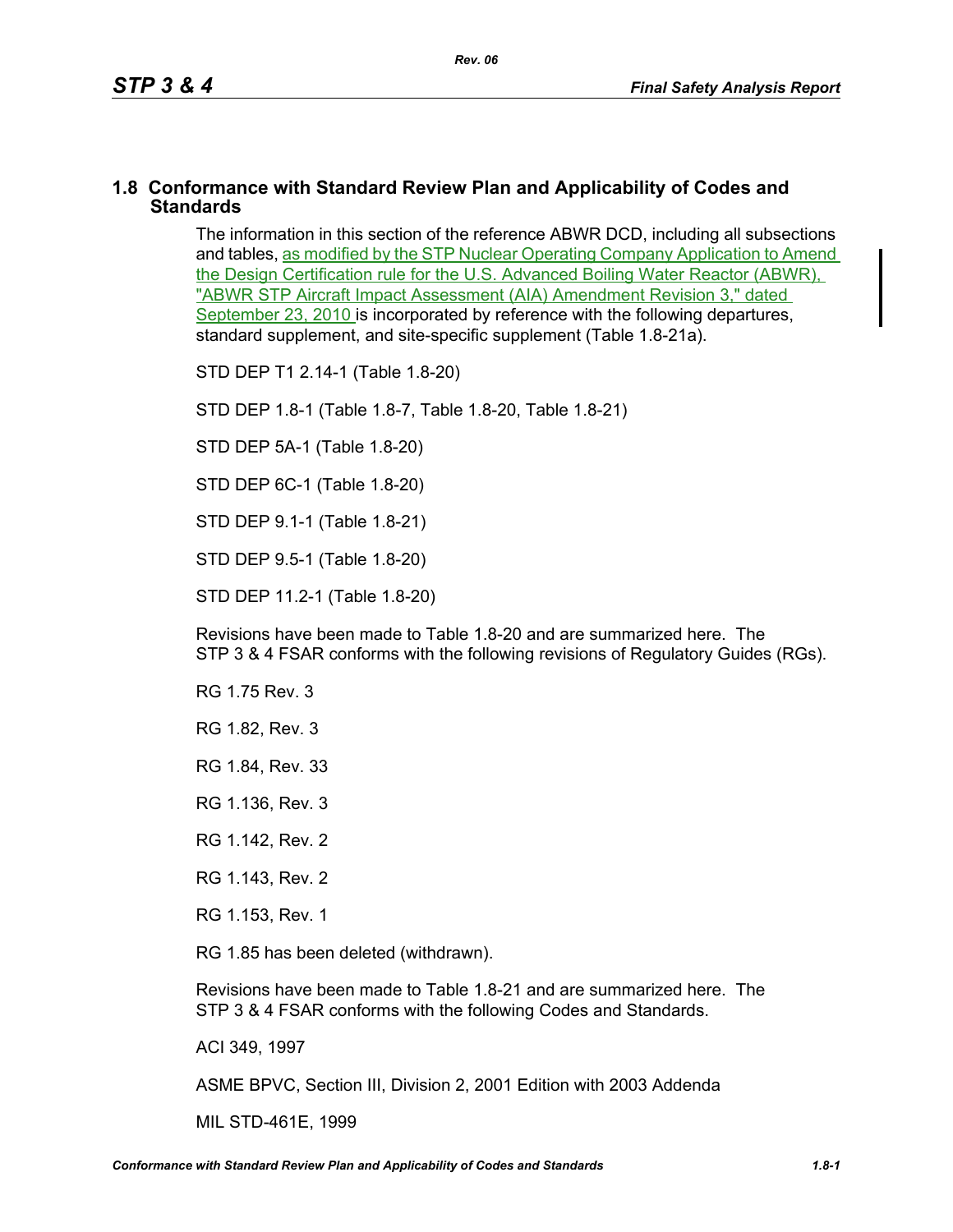MIL STD-462E, 1999

IEEE 279, 1971 has been replaced by IEEE 603, 1991

IEEE 384, 1992

IEEE 603, 1991

MIL STD-1478, 1991 has been cancelled by the Dept. of Defense, and has been deleted.

International Building Code, 2006

Additionally, the following standard supplemental information corrects an omission from DCD Table 1.8-21.

IEEE 665, 1995

| <b>SRP Section</b> | <b>Specific SRP</b>             | <b>Summary Description</b>                | <b>Subsection Where</b>                                                                                                                             |
|--------------------|---------------------------------|-------------------------------------------|-----------------------------------------------------------------------------------------------------------------------------------------------------|
|                    | <b>Acceptance Criteria</b>      | of Difference                             | <b>Discussed</b>                                                                                                                                    |
| $7-1$              | Table 7 1: 1a<br>IEEE 279, 4.19 | <b>RHR Annunciation at</b><br>loop level. | 7.3.2.3.2(1)<br>7 7 7 8 9 1 1 1<br><del>1.0.2.4.2 ( H</del><br>$\Lambda$ $\Omega$ $\Omega$ $\Omega$ $\Lambda$ $\Lambda$<br><del>٦.٦.٤.٥.٤ ١٦.</del> |

**Table 1.8-7 Summary of Differences from SRP Section 7**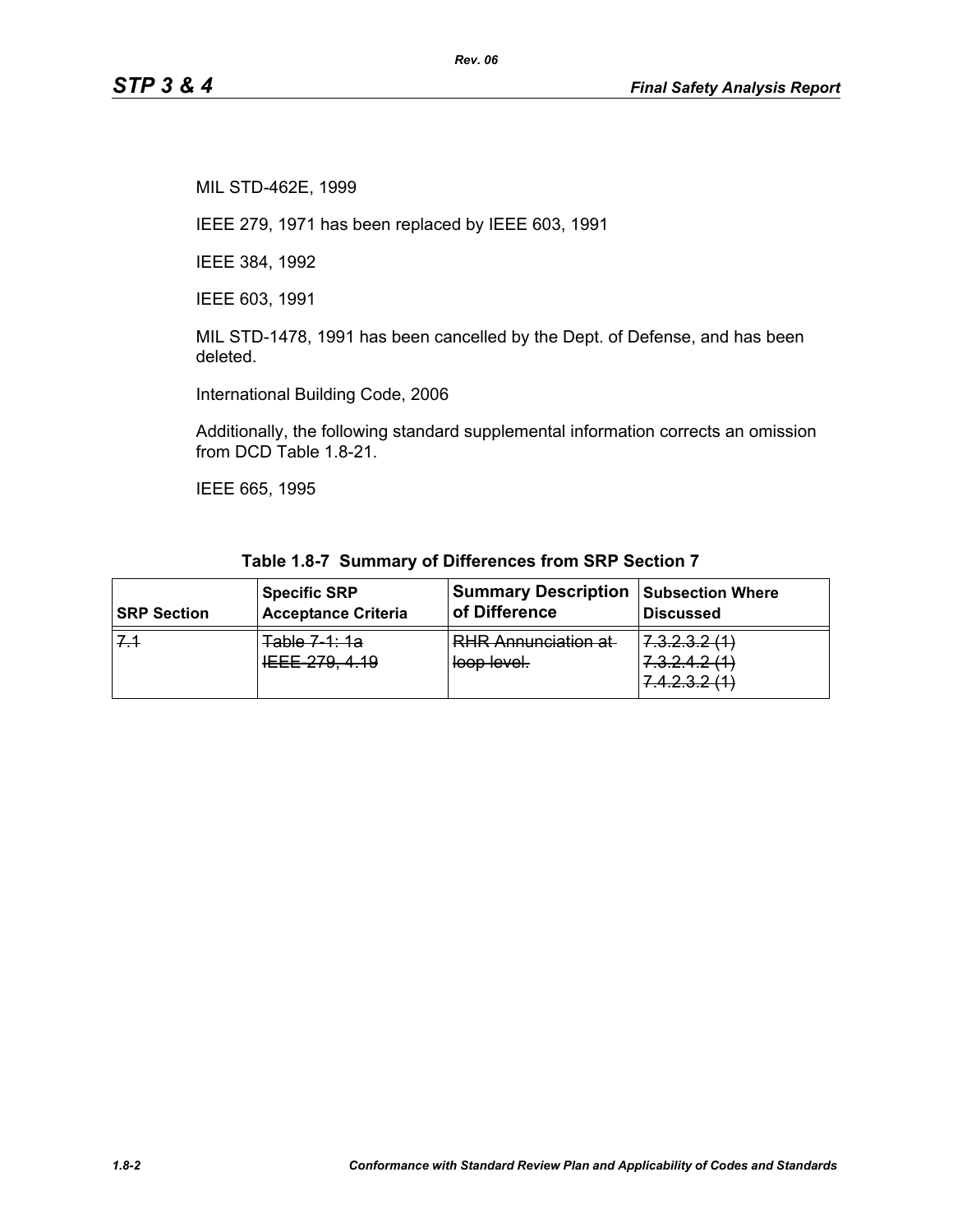<span id="page-2-0"></span>

| RG No.  | <b>Regulatory Guide Title</b>                                                                                                                                                                    | Appl.<br>Rev.       | <b>Issued</b><br><b>Date</b> | <b>ABWR</b><br>Applicable? | <b>Comments</b>                           |
|---------|--------------------------------------------------------------------------------------------------------------------------------------------------------------------------------------------------|---------------------|------------------------------|----------------------------|-------------------------------------------|
| 1.7     | Control of Combustible Gas Concentrations in<br>Containment Following a Loss-of-Coolant<br>Accident                                                                                              | 23                  | 11/78<br>3/07                | Yes                        |                                           |
| [1.53]  | Application of the Single-Failure Criterion to<br>Safety Systems <sup>(12)</sup>                                                                                                                 | 0 <sup>2</sup>      | 6/73<br>44/03                | Yes]                       | Rev 0 for<br>ELCS <sup>5</sup>            |
| 11.75   | Physical Independence of Electric Systems                                                                                                                                                        | $\overline{2}$<br>3 | 9/78<br>2/05                 | Yes $J^{(\overline{4})}$   | Rev 2 for<br>ELCS <sup>5</sup>            |
| 1.118   | Periodic Testing of Electric Power and<br>Protection System <sup>(12)</sup>                                                                                                                      | 2 <sub>3</sub>      | 6/78<br>4995                 | Yes                        | Rev 2 for-<br><del>ELCS<sup>5</sup></del> |
| [1.152] | Criteria for Programmable Digital Computer<br>System Software in Safety-Related Systems of<br>Nuclear Power Plants <sup>(10)</sup>                                                               | $\theta$ 2          | 11/85<br>1/06                | $Yes]^{(4)}$               | Rev 1 for<br><del>ELCS<sup>5</sup></del>  |
| 1.168   | Verification, Validation, Reviews and Audits for<br>Digital Computer Software Used in Safety<br><b>Systems of Nuclear Power Plants</b>                                                           | 1                   | 2004                         | Yes                        | Rev 0 for<br><del>ELCS<sup>5</sup></del>  |
| 1.169   | Configuration Management Plans for Digital<br>Computer Software Used in Safety Systems of<br><b>Nuclear Power Plants</b>                                                                         | $\mathbf 0$         | 9/97                         | Yes                        |                                           |
| 1.170   | Software Test Documentation for Digital<br>Computer Software Used in Safety Systems of<br><b>Nuclear Power Plants</b>                                                                            | 0                   | 9/97                         | Yes                        |                                           |
| 1.171   | Software Unit Testing for Digital Computer<br>Software Used in Safety Systems of Nuclear<br><b>Power Plants</b>                                                                                  | $\mathbf 0$         | 9/97                         | Yes                        |                                           |
| 1.172   | Software Requirements Specifications for<br>Digital Computer Software Used in Safety<br><b>Systems of Nuclear Power Plants</b>                                                                   | $\mathbf 0$         | 9/97                         | Yes                        |                                           |
| 1.173   | Developing Software Life Cycle Process for<br>Digital Computer Software Used in Safety<br><b>Systems of Nuclear Power Plants</b>                                                                 | $\mathbf 0$         | 9/97                         | Yes                        |                                           |
| 1.180   | Guidelines for Evaluating Electromagnetic and<br>Radio- Frequency Interference in Safety-<br>Related Instrumentation and Control Systems<br>Instrumentation and Control Systems <sup>6(11)</sup> | 1                   | 10/03                        | Yes                        | Rev 0 for<br>ELCS <sup>5</sup>            |
| 1.209   | Guidelines for Environmental Qualification of<br>Safety-Related Computer-Based<br>Instrumentation and Control Systems in Nuclear<br><b>Power Plants</b>                                          | 0                   | 03/07                        | Yes                        | See note 7<br>for ELCS                    |
| 1.82    | Water Sources for Long-Term Recirculation<br>Cooling Following Loss-of-Coolant Accident                                                                                                          | $\overline{1}$<br>3 | 11/85<br>11/03               | Yes                        |                                           |

|  | Table 1.8-20 NRC Regulatory Guides Applicable to ABWR |  |  |  |
|--|-------------------------------------------------------|--|--|--|
|--|-------------------------------------------------------|--|--|--|

*Rev. 06*

I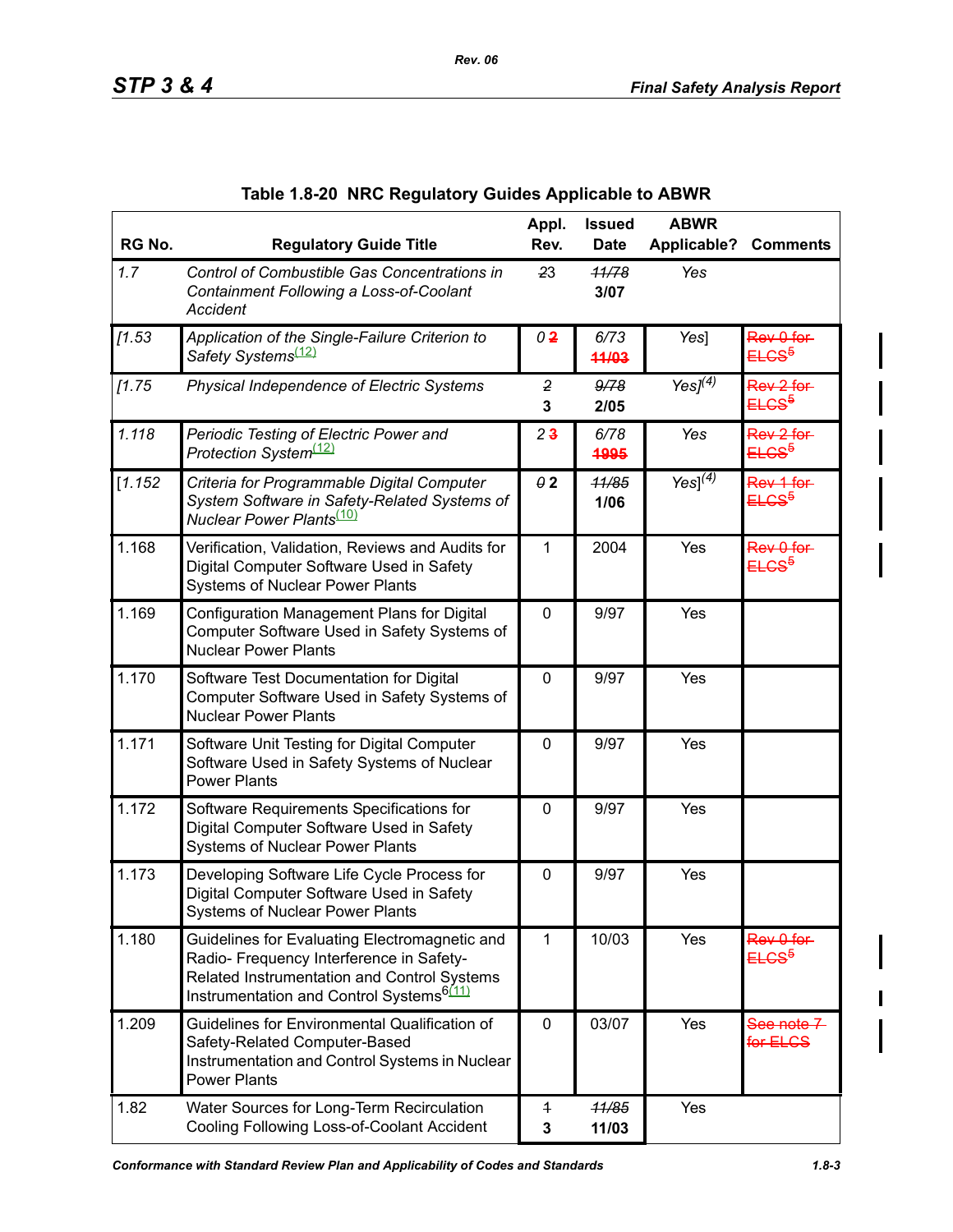| [1.84]           | Design and Fabrication Code Case<br>Acceptability, ASME Section III, Division 1                                                                                                         | 27<br>33                       | <b>11/90</b><br>8/05 | Yes $J(1)$    |                        |
|------------------|-----------------------------------------------------------------------------------------------------------------------------------------------------------------------------------------|--------------------------------|----------------------|---------------|------------------------|
| 4.85             | <b>Materials Code Case Acceptability, ASME-</b><br><del>Section III, Division 1</del>                                                                                                   | 27                             | <del>11/90</del>     | <b>Yes</b>    |                        |
| 1.108            | <b>Periodic Testing of Diesel Generator Units</b><br>Used as Onsite Electric Power Systems at<br><b>Nuclear Power Plants</b>                                                            | $\overline{1}$                 | 8/77sup<br>erseded   | Yes           | Replaced<br>by RG. 1.9 |
| 1.136            | Materials, Construction, and Testing of<br>Concrete Containments (Articles CC-1000,<br>-2000, and -4000 through -6000 of the "Code<br>for Concrete Reactor Vessels and<br>Containment") | $\overline{2}$<br>3            | 7/81<br>3/07         | Yes           |                        |
| 1.142            | Safety-Related Concrete Structures for Nuclear<br>Power Plants (Other Than Reactor Vessels and<br>Containments)                                                                         | $\overline{1}$<br>$\mathbf{2}$ | 11/81<br>11/01       | Yes           |                        |
| 1.143            | Guidance for Radioactive Waste Management<br>Systems, Structures, and Components Installed<br>in Light-Water-Cooled Nuclear Power Plants                                                | $\overline{1}$<br>$\mathbf{2}$ | 10/79<br>11/01       | Yes           |                        |
| <del>1.150</del> | <b>Ultrasonic Testing of Reactor Vessel Welds</b><br><b>During Preservice and Inservice</b><br>Examinations                                                                             | $\overline{1}$                 | 2/83                 | yes           |                        |
| [1.153]          | Criteria for Power, Instrumentation, and Control<br><b>Portions of Safety Systems</b>                                                                                                   | θ                              | <u>12/85</u><br>6/96 | Yes $l^{(4)}$ |                        |

## **Table 1.8-20 NRC Regulatory Guides Applicable to ABWR (Continued)**

*Rev. 06*

- 5 The Common Q Digital Platform was submitted for generic use and was approved for reference as described in Topical Report WCAP-16097-P-A, Revision 0, "Common Qualified Platform Topical Report." This topical report includes the SERs dated August 11, 2000, June 22, 2001, and February 4, 2003, and is consistent with the referenced Regulatory Guide revisions identified in the comments. The Westinghouse "Software Program Manual for Common Q Systems" (SPM), WCAP-16096-NP-A also incorporates standards and Regulatory Guide requirements. The requirements that this platform were licensed to are submitted as an acceptable alternate to current requirements based on the original NRC review and SERs.
- 6 RG 1.180 endorses IEEE 1050-1996. The digital instrumentation and controls systems conform to IEEE 1050-2004 as shown in Table 1.8-21.
- 7 RG 1.209 endorses IEEE 323-2003. The ELCS conforms to IEEE 323-1983 as discussed in Note 5.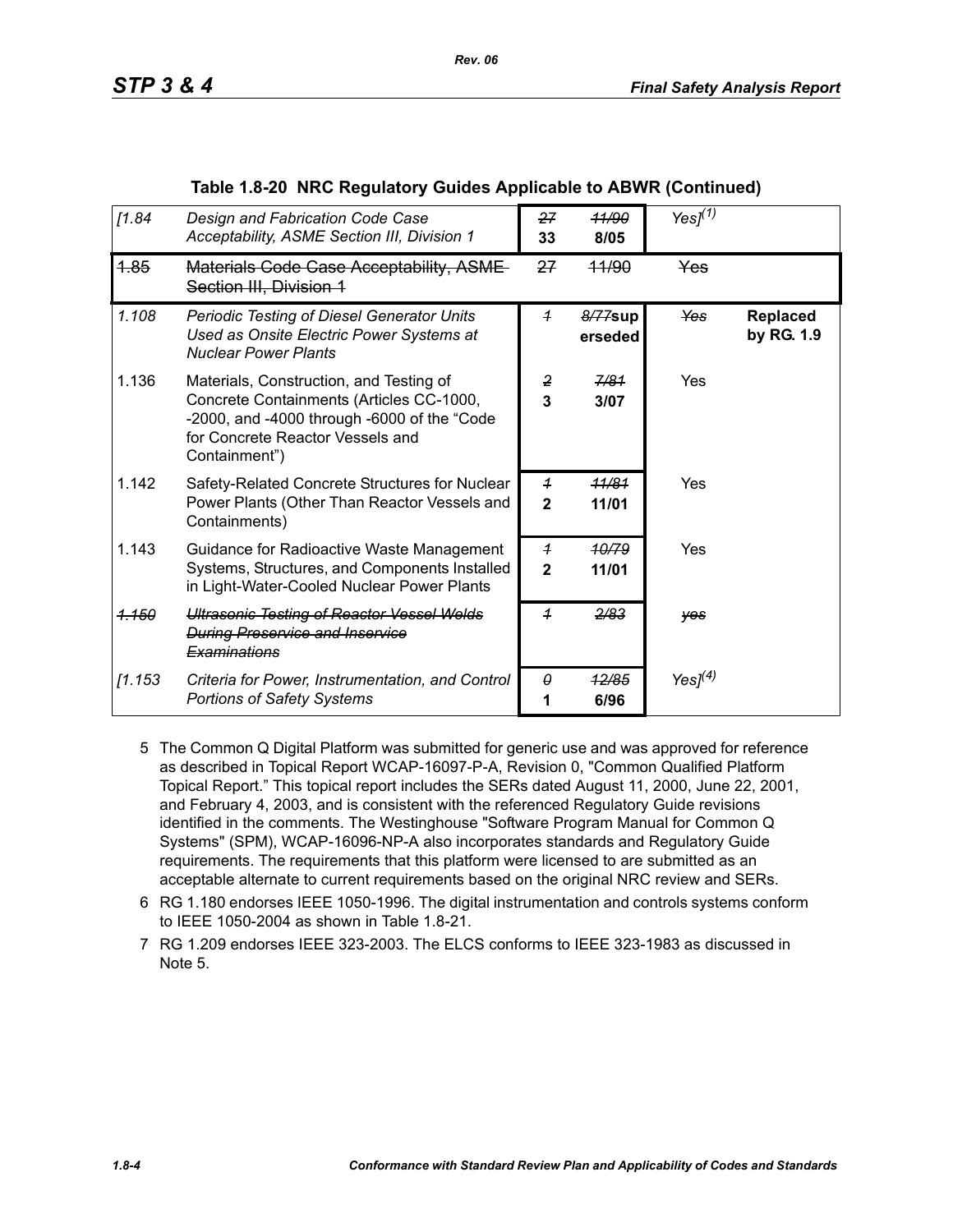<span id="page-4-0"></span>

| <b>Code or Standard</b><br><b>Number</b> | Year                                                 | <b>Title</b>                                                                                                                                                                  |  |  |
|------------------------------------------|------------------------------------------------------|-------------------------------------------------------------------------------------------------------------------------------------------------------------------------------|--|--|
| <b>American Concrete Institute (ACI)</b> |                                                      |                                                                                                                                                                               |  |  |
|                                          |                                                      |                                                                                                                                                                               |  |  |
| 1349 <sup>(†)</sup>                      | 1980 1997                                            | Code Requirements for Nuclear Safety-Related Concrete<br>Structures <sup>[1]</sup>                                                                                            |  |  |
|                                          |                                                      | <b>American Society of Mechanical Engineers (ASME)</b>                                                                                                                        |  |  |
| NOG-1                                    | 2004                                                 | Rules for Construction of Overhead and Gantry Cranes                                                                                                                          |  |  |
| [SEC III                                 | 1989                                                 | BPVC Section III, Division 1, Rules for Construction of Nuclear<br>Power Plant Components <sup>[6)(8)</sup>                                                                   |  |  |
| [Sec III                                 | 2001 with<br>2003                                    | BPVC Section III, Division 2, Rules for Construction of Nuclear<br>Power Plant Components] <sup>(8)</sup>                                                                     |  |  |
|                                          | <b>Addenda</b>                                       |                                                                                                                                                                               |  |  |
|                                          |                                                      | Institute of Electrical and Electronics Engineers (IEEE)                                                                                                                      |  |  |
| $7 - 4.3.2$                              | <del>1982-</del> 2003                                | Standard Criteria for Digital Computers Used in Safety                                                                                                                        |  |  |
|                                          | 003 for<br><del>ELCS<sup>10</sup></del>              | <b>Systems of Nuclear Power Generation Stations</b>                                                                                                                           |  |  |
| <u> 1279</u>                             | 4974                                                 | <del>Criteria for Protection Systems for NPGS]<sup>(3)(4)</sup></del>                                                                                                         |  |  |
| [323 $^{\dagger}$                        | 1974-2003<br>1983 for<br>ELCS <sup>10</sup>          | Qualifying Class IE Equipment for NPGSJ <sup>(3)(4)(7)(12)</sup>                                                                                                              |  |  |
| [338 $\bar{t}$                           | 1977-1987                                            | Criteria for the Periodic Surveillance Testing of NPGS Safety<br>Systems1 (3)(9)(12)                                                                                          |  |  |
| 379 <sup>†</sup>                         | 19772000<br>1994 for<br><del>ELCS<sup>10</sup></del> | Standard Application of the Single-Failure Criterion to NPGS Safety<br>Systems <sup>(12)</sup>                                                                                |  |  |
| $[384^{\overline{(1)}}]$                 | <b>1981 1992</b>                                     | Criteria for Independence of Class 1E Equipment and Circuits] <sup>(3)</sup>                                                                                                  |  |  |
| $[603^{(1)}]$                            | <b>1980 1991</b>                                     | <b>IEEE Standard Criteria for Safety Systems for Nuclear Power</b><br>Generating Stations, including the corrective sheet dated<br><u>January 30, 1995](<sup>3)7(4)</sup></u> |  |  |
| 665                                      | 1995                                                 | <b>IEEE Guide for Generating Station Grounding</b>                                                                                                                            |  |  |
| [828 $^{\overline{t}}$                   | 1983 1990                                            | Standard for Software Configuration Management Plans] <sup>(3)(4)</sup>                                                                                                       |  |  |
| [830 $^\dagger$                          | <b>1984 1993</b>                                     | Recommended Practice for Software Requirements<br>Specifications] $(3)(4)$                                                                                                    |  |  |
| 1008                                     | 1987                                                 | <b>Standard for Software Unit Testing</b>                                                                                                                                     |  |  |
| $[1012^{1}]$                             | <b>1986 1998</b>                                     | Standard for Software Verification and Validation] <sup>(3)(4)</sup>                                                                                                          |  |  |
| 1028                                     | 1997                                                 | <b>Standard for Software Reviews and Audits</b>                                                                                                                               |  |  |
| $[1050$                                  | 1989 2004                                            | Guide for Instrumentation and Control Equipment Grounding in<br>Generating Stations] <sup>(3)(4)</sup>                                                                        |  |  |

# **Table 1.8-21 Industrial Codes and Standards(\*) Applicable to ABWR**

Ι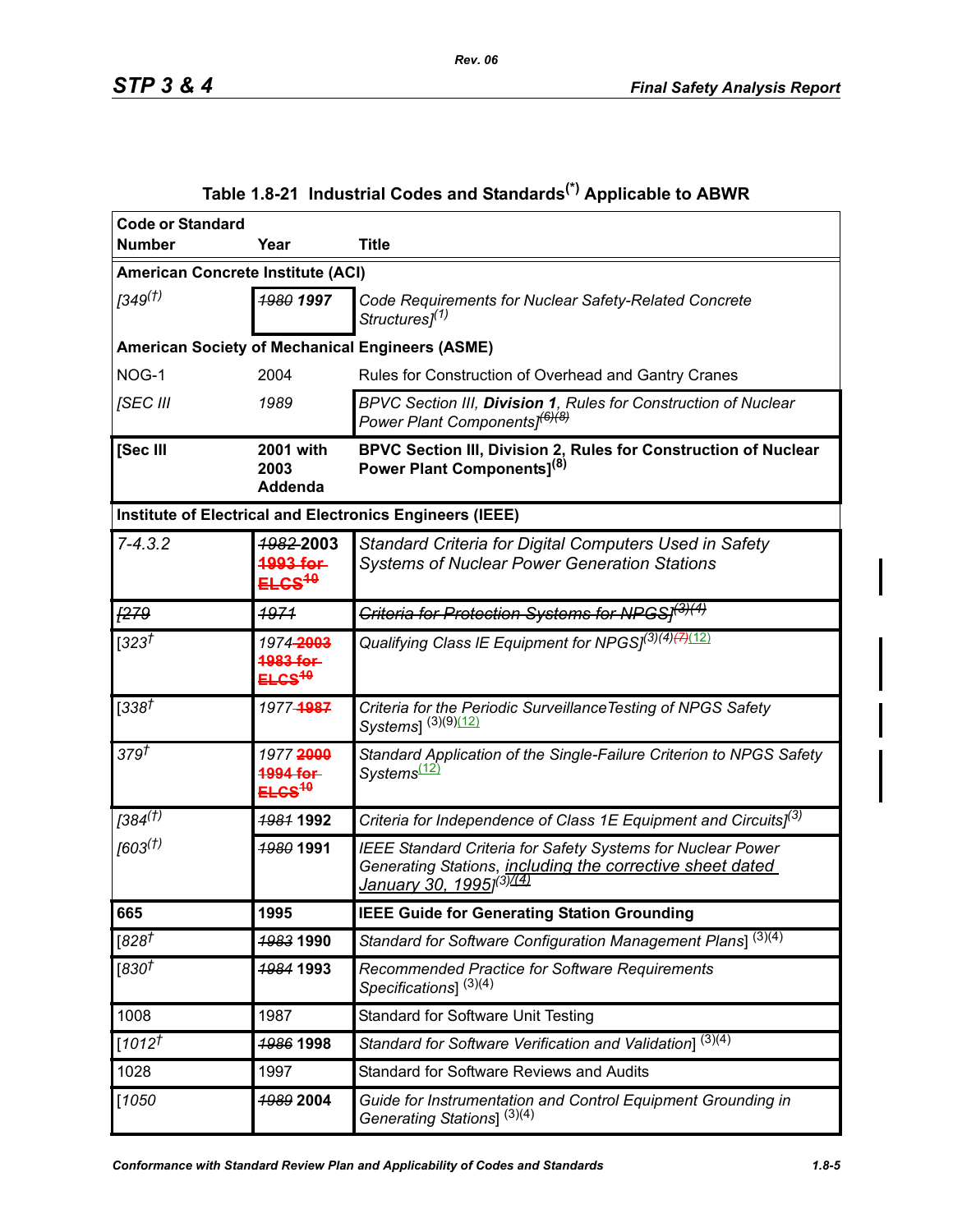| 1074                    | 1995                 | Standard for Developing Software Life Cycle Processes                                                                                             |
|-------------------------|----------------------|---------------------------------------------------------------------------------------------------------------------------------------------------|
| U.S. Military (MIL)     |                      |                                                                                                                                                   |
| <i><b>STD-461GE</b></i> | <del>1987</del> 1999 | Electromagnetic Emission and Susceptibility Requirements for the<br>Control of Electromagnetic Interference] <sup>(3)(4)</sup>                    |
| <b>JSTD-462E</b>        | <del>1967</del> 1999 | Measurement of Electromagnetic Interference Characteristics] <sup>(3)(4)</sup>                                                                    |
| <del>ISTD-1478</del>    | <u> 1991</u>         | <del>Task Performance Analysis]<sup>(b)</sup></del>                                                                                               |
| <b>Others</b>           |                      |                                                                                                                                                   |
| HEG 801-2               | 1991                 | Electronic Capability for Industrial Process Measurement and<br>Control Equipmentl <sup>(3)</sup>                                                 |
| <b>IIEC 61000</b>       | 2001                 | Electromagnetic Compatibility (EMC) - Part 4-2: Testing and<br><b>Measurement Techniques - Electrostatic Discharge Immunity</b><br>Test $]^{(3)}$ |
| <b>UBG</b>              | <u> 1991</u>         | <b>Uniform Building Code</b>                                                                                                                      |
| <b>IBC</b>              | 2006                 | <b>International Building Code</b>                                                                                                                |

# **Table 1.8-21 Industrial Codes and Standards(\*) Applicable to ABWR (Continued)**

*Rev. 06*

Notes:

*(1)*See Subsection 3.8.3.2 for restriction to use of these.

*(3)*See Section 7A.1(1).

*(4)*See Section 7A.1(2).

*(6)*See Subsection 3.8.1.1.1 for specific restriction of change to this edition.

- *(8)*See Subsection 3.9.1.7 for specific restriction of change to this edition in application to piping design. See Table 3.2-3 for the restricted Subsections of this Code as applied to piping design only.
- *(10)* The Common Q Digital Platform was submitted for generic use and was approved for reference as described in Topical Report WCAP-16097-P-A, Revision 0, "Common Qualified Platform Topical Report." This topical report includes the SERs dated August 11, 2000, June 22, 2001, and February 4, 2003, and is consistent with the industry standards that reference Note 10. The Westinghouse "Software Program Manual for Common Q Systems" (SPM), WCAP-16096-NP-A also incorporates standards and Regulatory Guide requirements. The requirements that this platform were licensed to are submitted as an acceptable alternate to current requirements based on the original NRC review and SERs. The DI&C Systems will be evaluated for compliance with revised cyber security guidance being developed by the NRC and industry as computer security guidance to be issued as Secure Development and Operational Environment (SDOE) in the context of requirements in Revision 3 to Regulatory Guide 1.152 (DG-1249).
- (11) RG 1.180 endorses IEEE 1050-1996. The digital instrumentation and controls systems conform to IEEE 1050- 2004 as shown in Table 1.8-21.
- (12) The DI&C Systems will comply with current RG 1.53 Rev. 2 (11/03), RG 1.118 Rev. 3 (1995), IEEE 323-2003, IEEE 338-1987, and IEEE 379-2000.

(\*) The listing of a code or standard does not necessarily mean that it is applicable in its entirety. (†)Also an ANSI code (i.e. ANSI/ASME, ANSI/ANS, ANS/IEEE etc.).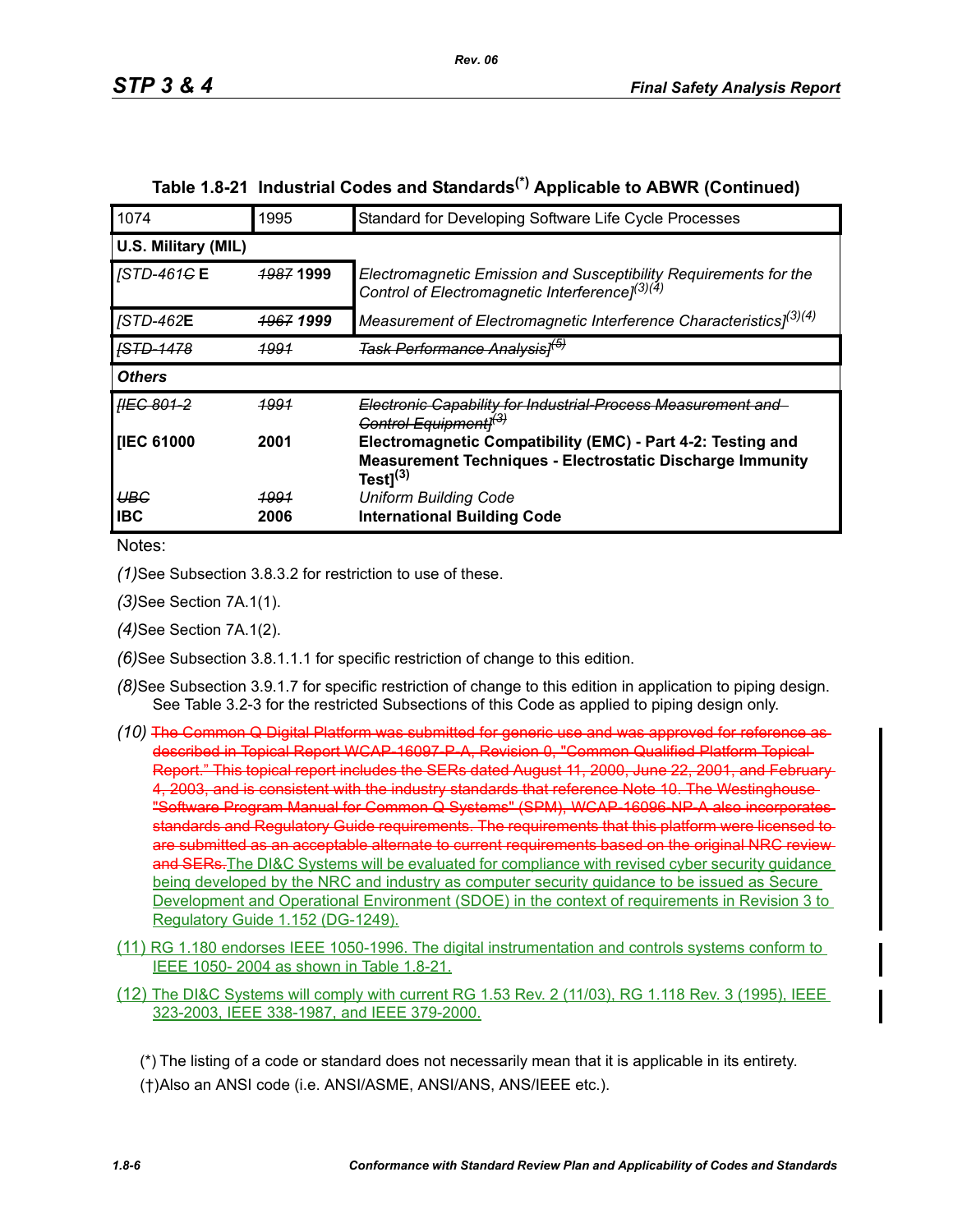| Code or<br><b>Standard</b>            |          |                                                                                                                                                           |
|---------------------------------------|----------|-----------------------------------------------------------------------------------------------------------------------------------------------------------|
| <b>Number</b>                         | Year     | <b>Title</b>                                                                                                                                              |
|                                       |          | <b>American Concrete Institute (ACI)</b>                                                                                                                  |
| 349                                   | 1997     | Code Requirements for Nuclear Safety-Related Concrete Structures                                                                                          |
| 350                                   | 2001     | Code Requirements for Environmental Engineering Concrete Structures, and<br>Commentary (ACI 350R-01)                                                      |
| 350.1                                 | 2001     | Tightness Testing of Environmental Engineering Concrete Structures, and<br>Commentary (ACI 350.1R-01)                                                     |
|                                       |          | <b>American Institute of Steel Construction (AISC)</b>                                                                                                    |
| N690 <sup>1</sup>                     | $1994 -$ | Specifications for the Design, Fabrication and Erection of Steel Safety-Related<br><b>Structures for Nuclear Facilities</b><br>* (including Supplement 2) |
| <b>American Nuclear Society (ANS)</b> |          |                                                                                                                                                           |
| 2.8                                   | 1992     | Determining Design Basis Flooding at Power Reactor Sites                                                                                                  |
| 3.11                                  | 2005     | Determining Meteorological Information at Nuclear Facilities                                                                                              |
| 5.1                                   | 2005     | Decay Heat Power in Light Water Reactors                                                                                                                  |
| 40.37                                 | 200x     | Mobile Radioactive Waste Processing Systems                                                                                                               |
| 55.1                                  | 1992     | Solid Radwaste Processing System for Light Water Reactor Plants                                                                                           |
| 55.6                                  | 1993     | Liquid Radioactive Waste Processing System for Light Water Reactor Plants                                                                                 |
| 57.1                                  | 2005     | Design Requirements for Light Water Reactor Fuel Handling Systems                                                                                         |
| 57.2                                  | 1983     | Design Requirements for Light Water Reactor Spent Fuel Storage Facilities at<br><b>Nuclear Power Plants</b>                                               |
| 57.3                                  | 1983     | Design Requirements for New Fuel Storage Facilities at Light Water Reactor<br>Plants                                                                      |
|                                       |          | American Petroleum Institute (API)                                                                                                                        |
| 610                                   | 2004     | Centrifugal Pumps for Petroleum, Petrochemical and Natural Gas Industries                                                                                 |
| 620                                   | 2002     | Design and Construction of Large, Welded, Low-Pressure Storage Tanks (with<br>June 2004 Addenda)                                                          |
| 650                                   | 2007     | Welded Steel Tanks for Oil Storage, Addendum 3                                                                                                            |
| 674                                   | 1995     | Positive Displacement Pumps - Reciprocating                                                                                                               |
| 675                                   | 1994     | Positive Displacement Pumps - Controlled Volume                                                                                                           |
|                                       |          | <b>American Society of Civil Engineers (ASCE)</b>                                                                                                         |
| 4                                     | 1998     | Seismic Analysis of Safety-Related Nuclear Structures (and Commentary)                                                                                    |
| 43                                    | 2005     | Seismic Design Criteria for Structures, Systems and Components Nuclear<br><b>Facilities</b>                                                               |

### **Table 1.8-21a Codes and Standards for Site-Specific Systems**

*Rev. 06*

I